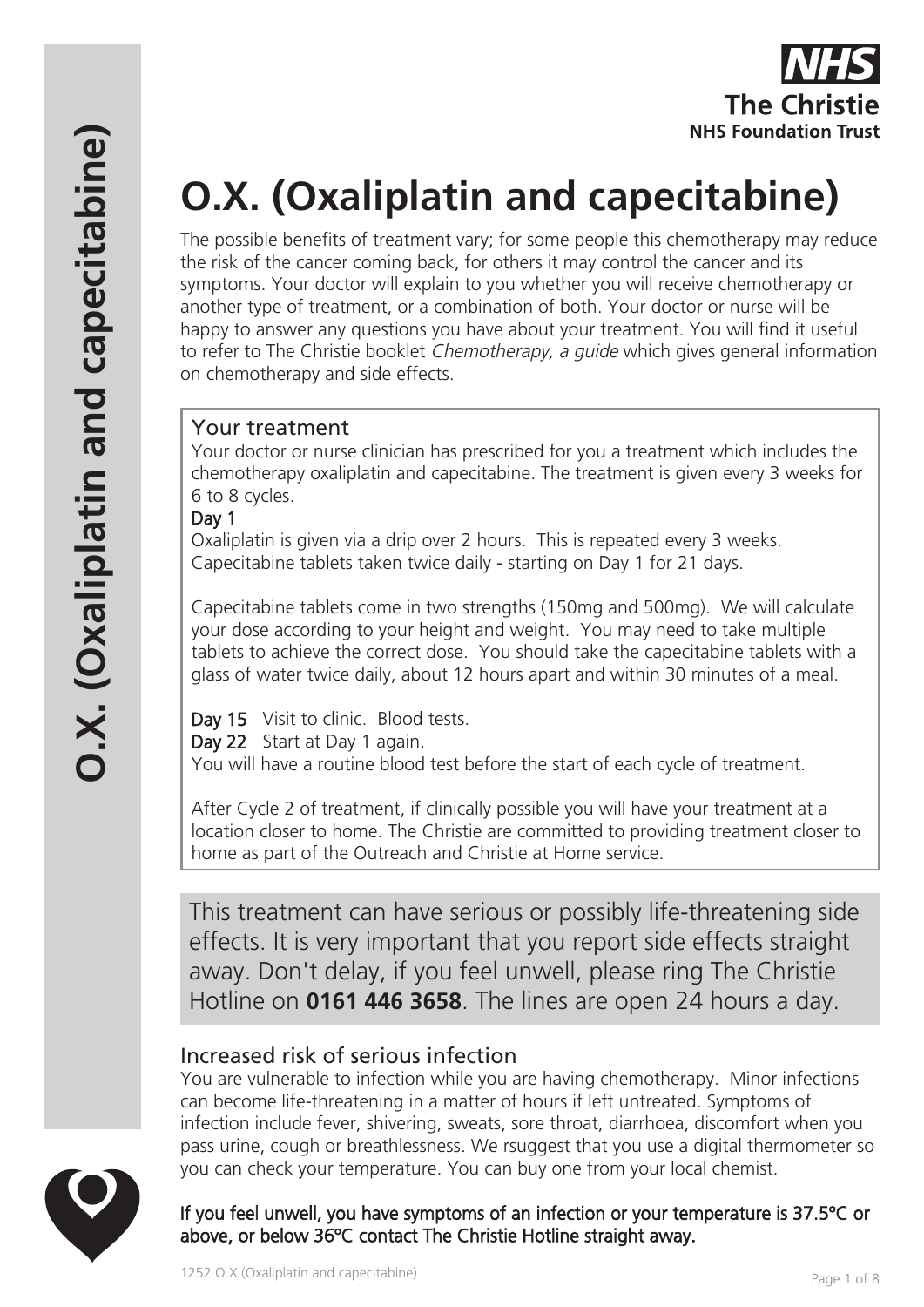Capecitabine will interact with warfarin (a blood thinning tablet). You should tell your doctor if you are taking warfarin and a different blood thinning tablet can be prescribed. Capecitabine also interacts with phenytoin and allopurinol. Tell your doctor if you are taking these drugs.

# Blood sugar

You will receive a dose of intravenous steroids before each treatment. If you are diabetic, you should monitor your blood sugar levels during your treatment. If your blood sugar levels are affected, you should speak to your doctor about your diabetic medications.

# • Herbal medicine

Some herbal medicine including St John's Wort can affect the chemotherapy. You should let your doctor or nurse know if you are taking any herbal medication, complementary or alternative medicines, including vitamins, minerals and medicines purchased over-the-counter.

# Flu vaccinations

## Is it alright for me to have a flu jab during the time I'm having chemotherapy?

It's safe to have a flu jab, but depending on the sort of chemotherapy you have had, it may not give quite as much protection against infection as usual. Some patients may need two vaccinations. However, if you you're thinking of having any other vaccinations, do check with your Christie doctor first, because some vaccines should be avoided.

# Other possible side effects

Chemotherapy can cause many different side effects. Some are more likely to occur than others. Everyone is different and not everyone gets all the side effects. Most side effects are usually temporary, but in some rare cases they can be life-threatening. It is important to tell your hospital doctor or nurse about any side effects so they can be monitored and, where possible, treated.

# Common side effects (more than 1 in 10)

## • Blood clots (Warning!)

During chemotherapy you are more at risk of blood clots in the legs (DVT) or lungs (PE). Occasionally these clots can be life-threatening. To help prevent clots, keep mobile and drink plenty of non-alcoholic fluids.

# • Anaemia (low number of red blood cells)

While having this treatment you may become anaemic. This may make you feel tired and breathless. Let your doctor or nurse know if these symptoms are a problem. You may need a blood transfusion.

## • Bruising or bleeding

This treatment can reduce the production of platelets which help the blood clot. Tell your doctor if you have any unexplained bruising or bleeding, such as nosebleeds, bloodspots or rashes on the skin, and bleeding gums. You may need a platelet transfusion.

## • Sensitivity reactions (Warning!)

Difficulty in swallowing. Sometimes you may experience unpleasant feelings in the throat, particularly when swallowing which can give the sensation of shortness of breath. However, you will still be able to breathe normally. These sensations usually occur while you are receiving oxaliplatin and may be dealt with by slowing down the infusion of oxaliplatin from 2 to 6 hours. Also, taking a warm (not hot) drink can help if cold air is causing you swallowing difficulties.

# • Numbness in fingers and toes (Warning!)

1252 O.X (Oxaliplatin and capecitabine) example of 8 Oxaliplatin can increase the sensitivity of the nerve endings. You may develop pins and needles, tingling or numbness, or pains like small 'electric shocks' and may have difficulty in carrying out delicate tasks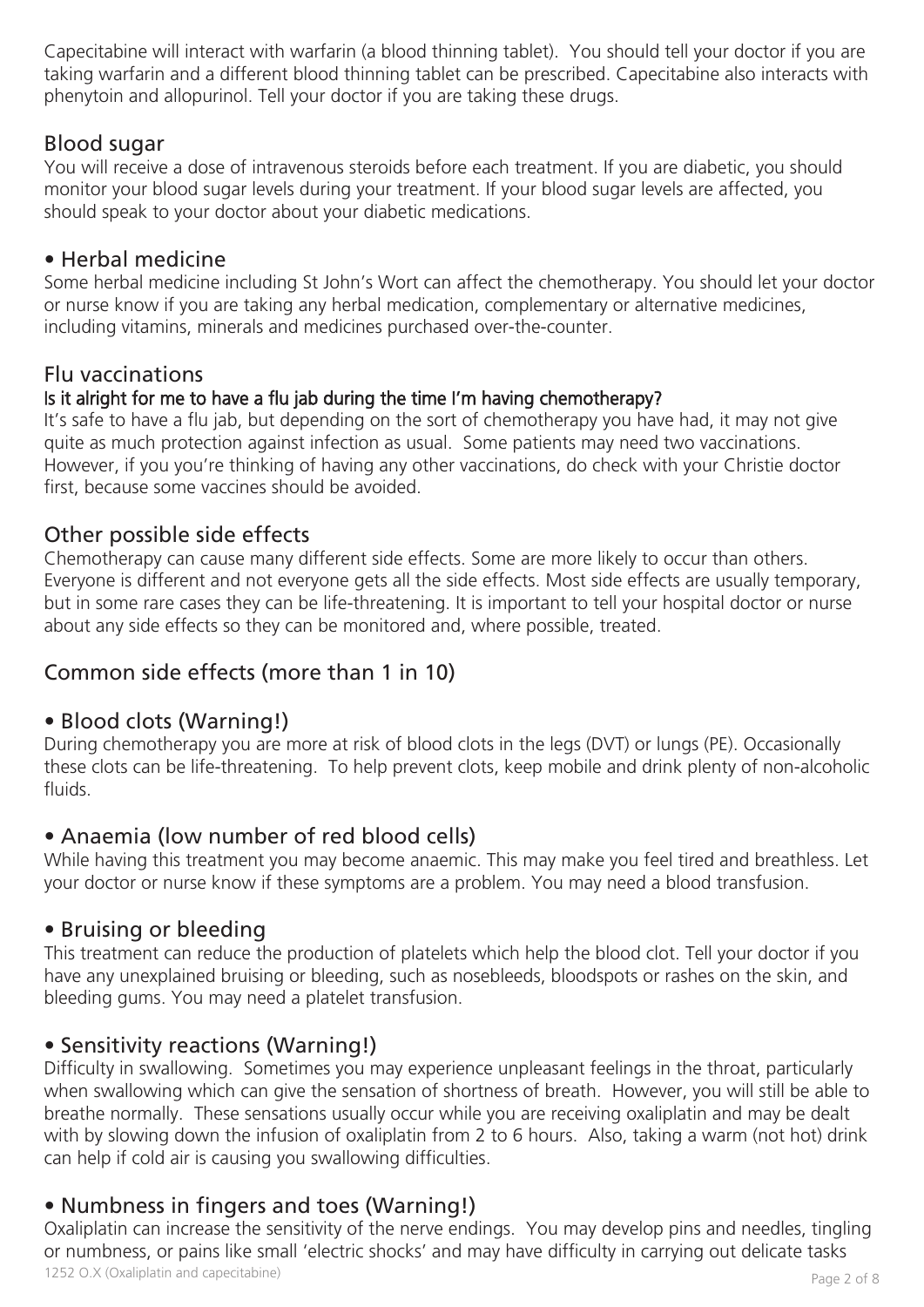such as buttoning clothes (this may sometimes occur in association with cramps). These symptoms are often triggered by exposure to cold. Take care with extreme drops of temperature, for example, opening fridges or freezers. Avoid drinking iced drinks and eating very cold food for 24 hours before the treatment and for 24 hours afterwards. The chance of these symptoms occurring increases as you receive more oxaliplatin and will improve over time once you stop treatment. Rarely, the numbness can be permanent. Please see the Appendix at the back of this leaflet for further information.

# • Sore mouth (Warning!)

Your mouth may become sore or dry, or you may notice small mouth ulcers during this treatment. Drinking plenty of fluids and cleaning your teeth regularly and gently with a soft toothbrush can help to reduce the risk of this happening. We can prescribe a mouthwash for you to use during treatment. You can dilute this with water if your mouth is sore. Ask your doctor or nurse for further advice. There is also general mouth care information in the chemotherapy booklet. If you continue to have a sore mouth, please contact The Christie Hotline.

Occasionally during treatment you may experience a strange taste sometimes described as metallic or bitter. A strongly flavoured sweet or mint will help to disguise this.

## • Nausea and vomiting (sickness)

The severity of this varies from person to person. Anti-sickness medication will be given along with your chemotherapy to prevent this. You will also be given anti-sickness tablets to take at home. If you continue to feel or be sick, contact your GP or this hospital, because your anti-sickness medication may need to be changed or increased. If you are taking capecitabine and you feel sick or are sick, please contact The Christie Hotline on 0161 446 3658 for advice.

## • Watery eyes

Your eyes may also water. Often, this will improve with time and needs no specific treatment. If you have ongoing symptoms, please discuss this with your doctor or nurse.

## • Skin and nail changes

PPE (palmar-plantar erythema): The skin on your hands and feet may become very dry, red and sore with some cracking. Tell your doctor. Cream and tablets can be given which can help. Your chemotherapy dose may need to change. Try to keep your hands and feet cool and if possible, uncovered.

#### If you are taking capecitabine tablets and your hands and/or feet become sore, please contact The Christie Hotline on 0161 446 3658 for advice.

## • Increased sensitivity to the sun

Your skin will tan/burn in the sun more easily. Sit in the shade, avoid too much sun and use a sunblock and wear a hat.

## • Lethargy

Some chemotherapy may make you feel tired and lacking in energy. It can be frustrating when you feel unable to cope with routine tasks. If you do feel tired, take rest and get help with household chores. If necessary, take time off work. Gentle exercise such as walking can be beneficial.

## • Vein pain

This chemotherapy can cause pain along the vein during and after treatment. This should only be temporary but contact your hospital doctor or nurse if this becomes severe.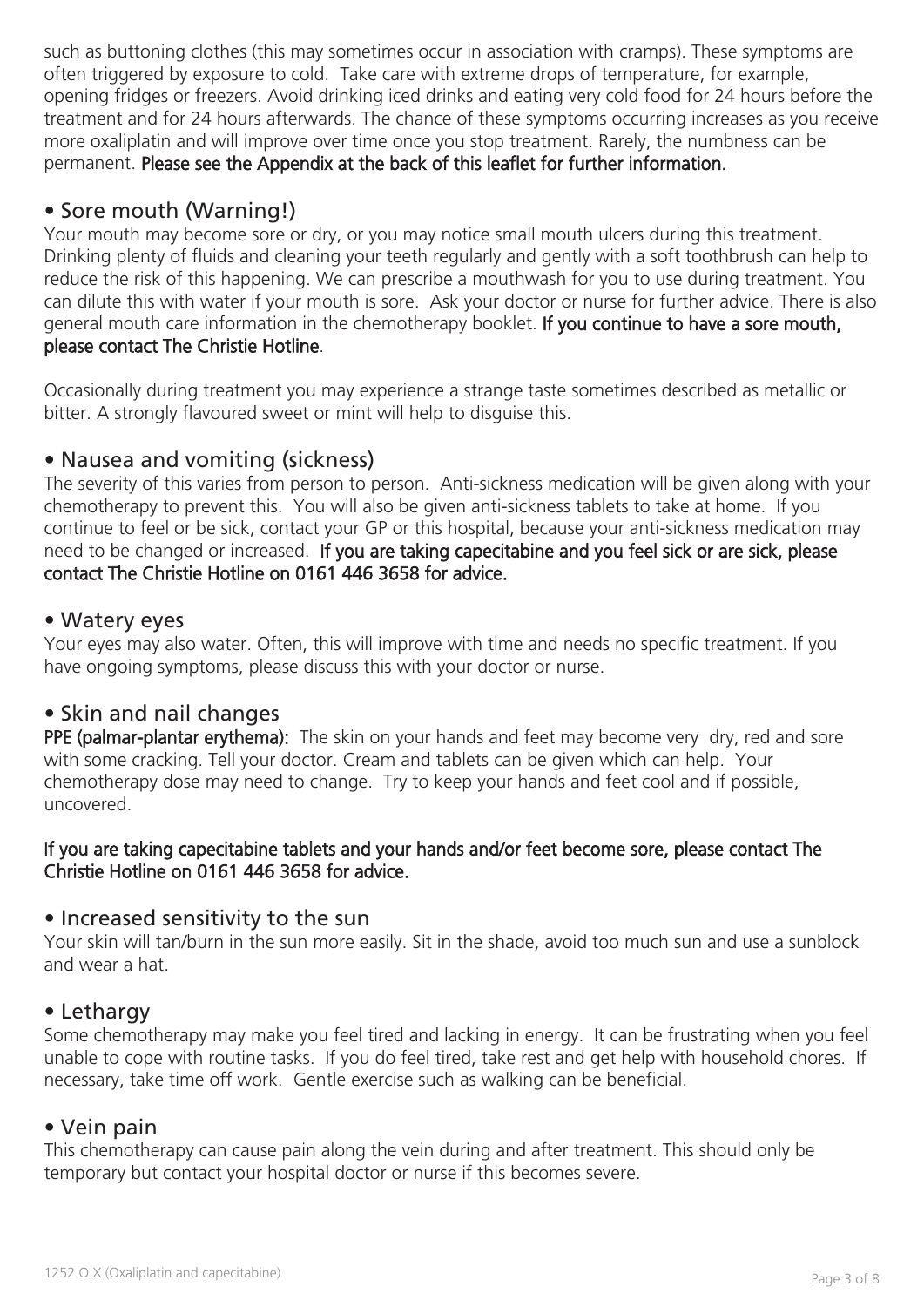# Uncommon side effects (less than 1 in 10)

# • Chest pain or stroke (Warning!)

A small number of patients receiving capecitabine can experience chest pain (angina) or rarely have a heart attack. Extremely rarely this may lead to death. Other complications such as stroke or mini-stroke can happen but are exceptionally rare. If you develop any of these symptoms you should contact your hospital doctor for advice. In an emergency you should go immediately to your nearest accident and emergency department

## • Extravasation

Extravasation is when chemotherapy leaks outside the vein. If you develop redness, soreness or pain at the injection side at any time please let us know straightaway.

# • Tinnitus and high frequency hearing loss

You may develop tinnitus (ringing in the ears); this sensation should subside when your treatment finishes. High frequency hearing loss can also occur with this chemotherapy. This may be permanent.

# • Diarrhoea (Warning!)

If you are taking capecitabine tablets and you have diarrhoea (more than 4 times in a day or once during the night) stop taking the tablets and contact The Christie Hotline immediately on 0161 446 3658.

If diarrhoea becomes a problem, anti-diarrhoea tablets can be bought from a pharmacy or prescribed by your GP for a temporary period until this is resolved. If this problem persists contact The Christie. Ask the staff for a copy of 'Eating - help yourself' which contains some useful ideas about diet when you are having treatment.

## • Hyperpigmentation

Your skin may appear darker in colour or lightly tanned, especially around the joints. This is known as hyperpigmentation. Asian and African-Caribbean people may develop noticeable light patches on their skin. The skin will return to normal when treatment is finished.

# • Hair thinning

Some hair loss may occur during treatment, including body and facial hair. It is advisable to avoid perms, colours, use of hot brushes and vigorous, frequent washing that could increase hair loss. Please remember that this is a temporary side effect and your hair will grow back when your treatment is completed. Very rarely, hair loss may be permanent.

The cancer information centre offers a coping with hair loss service to all patients where support, information and advice will be given. Drop in, contact 0161 446 8100 or email informationcentre@christie.nhs.uk. Information about the wig service can also be found here and vouchers for wigs can also be obtained for eligible patients. The wig room provides a drop in service, please see The Christie leaflet 'The wig fitting service' for further information.

The Maggie's Centre runs a Talking Heads hair loss support workshop for anyone who is anticipating or experiencing hair loss (both men and women). These sessions cover the practicalities of hair loss as well as offering support with its emotional impact. Contact Maggie's on 0161 641 4848 or email manchester@maggiescentres.org.

# Rare side effects (less than 1 in 100)

# • Kidney function

Some chemotherapy can affect your kidneys. It is important to monitor how your kidneys are working while you are having treatment. We do this by a blood test, but a more accurate assessment with a GFR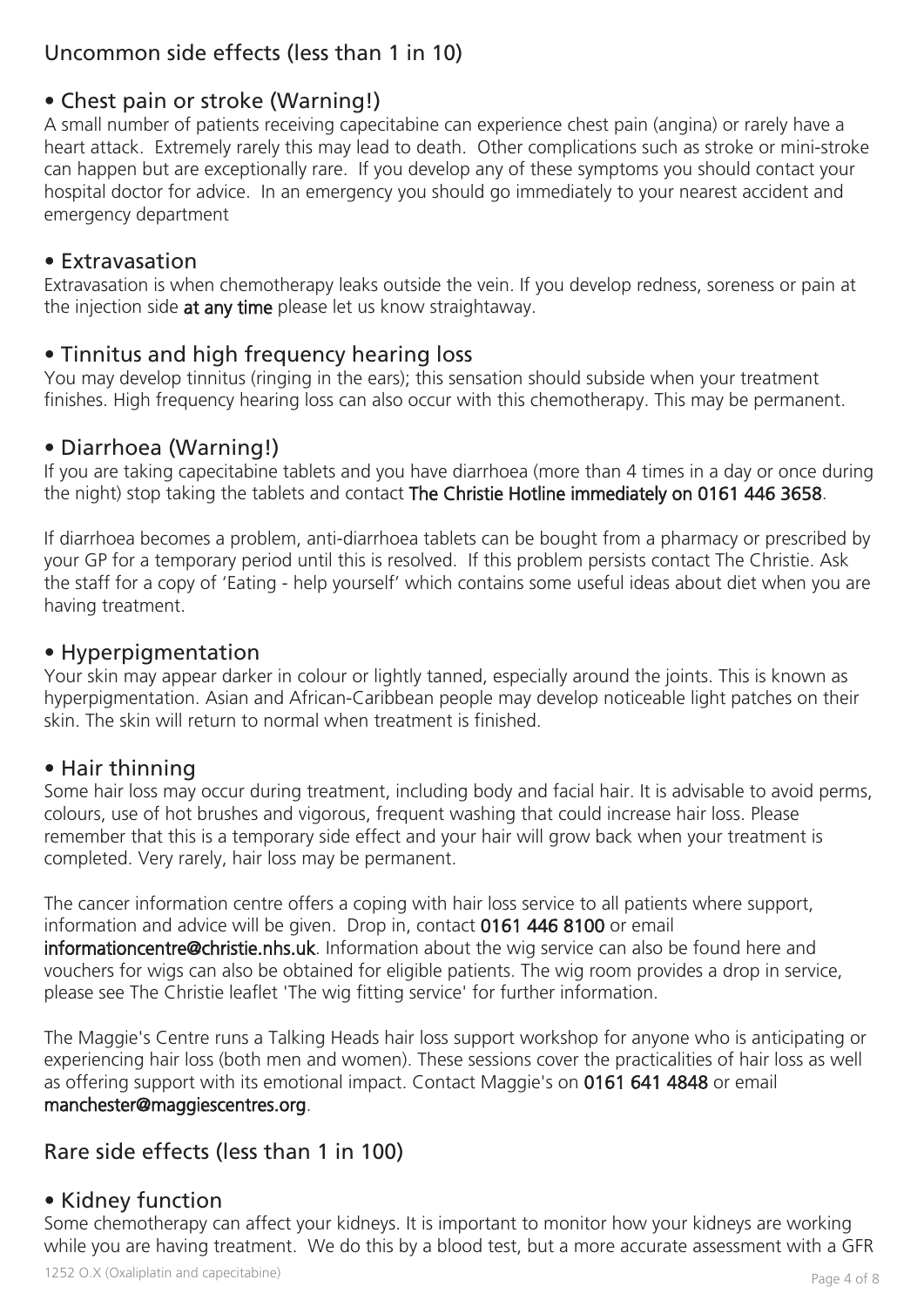can be arranged if there are concerns about your kidney function. It is important to drink plenty of fluids (at least 8 cups) the day before and for a few days after chemotherapy.

# Serious and potentially life threatening side effects

In a small proportion of patients chemotherapy can result in very severe side effects which may rarely result in death. The team caring for you will discuss the risk of these side effects with you.

# • Testing for DPD deficiency

The body makes enzymes which break down chemotherapy drugs so that chemotherapy doesn't build up in the body and cause severe side-effects. A very small percentage of the population (approximately 1 in 20), either don't produce or produce less of an enzyme called DPD which would normally break down the chemotherapy drugs 5FU and capecitabine. This is called DPD deficiency. Reduced production of DPD is not an issue in day-to-day life, but it might mean that some patients experience severe and sometimes life-threatening side effects after 5FU or Capecitabine chemotherapy is given. Patients with DPD deficiency are more likely to develop severe mouth ulcers and diarrhoea and very low bloods counts increasing vulnerability to life threatening infections.

In order to check that it is safe for you to have this treatment, your team will be arranging a one off blood test. This test checks for some of the commonest abnormalities which can cause DPD deficiency.

Although DPD testing identifies many patients who are at risk of severe side-effects from 5FU and capecitabine, it does not identify all at risk patients. Severe and sometimes life-threatening side-effects can occur in patients who have had a normal test result. Therefore it is important that patients receiving chemotherapy monitor their symptoms carefully and contact The Christie Hotline if they become unwell.

# Sex, contraception and fertility

Protecting your partner and contraception: We recommend that you or your partner use a condom during sexual intercourse while you are having the course of chemotherapy. Chemotherapy is dangerous to unborn babies and this will also protect you and your partner from any chemotherapy drugs that may be present in semen and in the vagina. If you suspect that you may be pregnant please tell your doctor immediately.

Fertility: This chemotherapy may affect your ability to have children. Your doctor or nurse should have discussed this with you. If not, please ask them before you start treatment.

## Loss of periods

Due to the effect of chemotherapy on the ovaries, you may find that your periods become irregular or stop. This is more likely in women over the age of 40 when most women will notice some change in their periods. It is less common in women under the age of 40 but does still happen and can result in significant menopausal symptoms (see section below). Even if your periods stop completely during chemotherapy your periods may come back several years later. This means that you may be able to become pregnant even many years after chemotherapy. It is very important to use contraception if you don't want to get pregnant.

## Menopausal symptoms

When the ovaries stop working due to chemotherapy or during a natural menopause most women experience symptoms such as hot flushes, sweats (night and day) and vaginal dryness. These hormonal changes can make the vagina feel as though it has shrunk and become less easy to stretch. This is called vaginal atrophy and can result in discomfort, pain on sexual intercourse, itching and recurrent urine infections. If your ovaries don't start to work again the vaginal symptoms can be permanent, although the flushes and sweats tend to reduce and stop over a small number of years. Some women who have already gone through menopause may notice their symptoms worsening for a time after chemotherapy.

The vaginal symptoms can start early and the longer they are left the harder they can be to treat. Please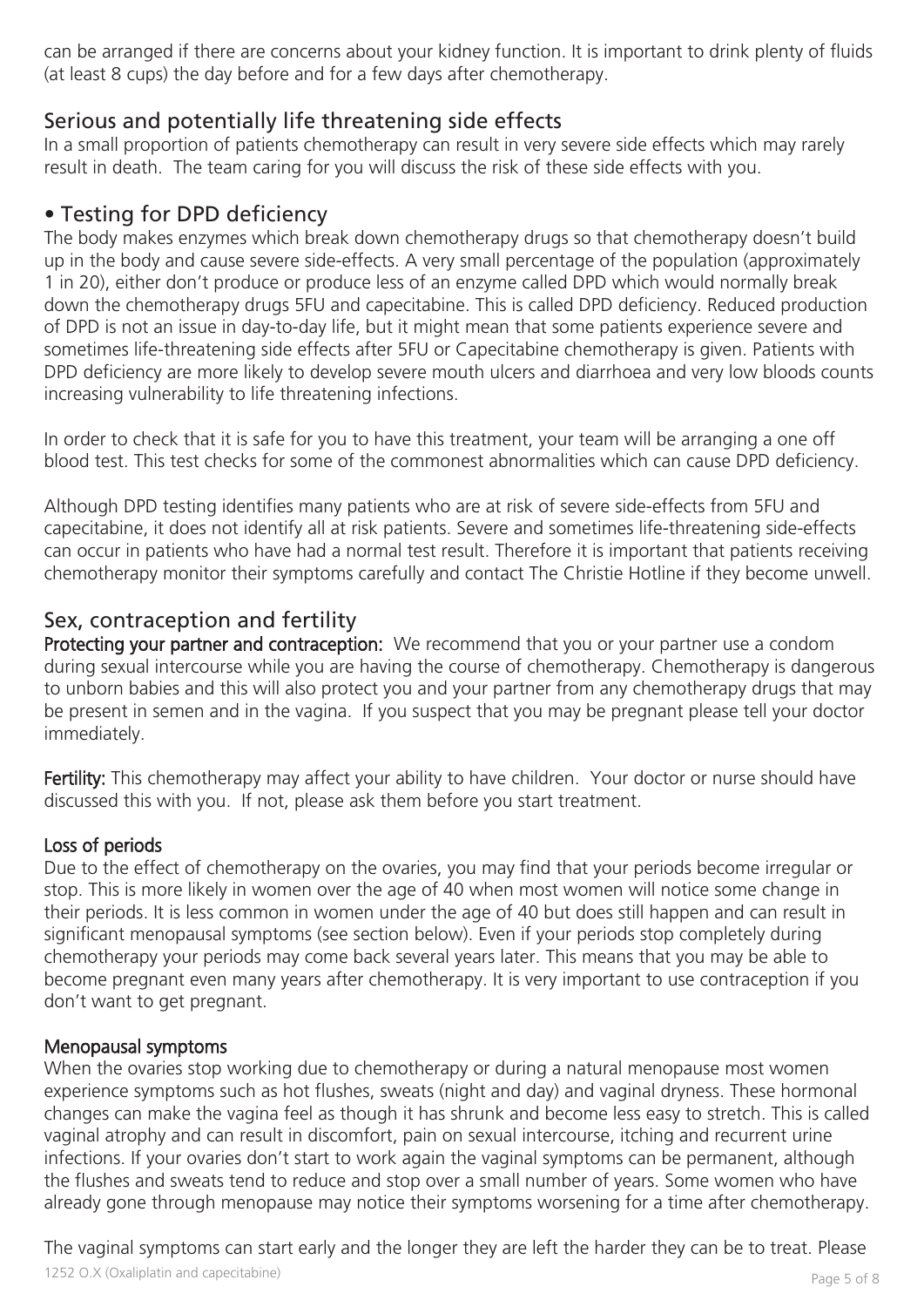contact your specialist nurse either in clinic or by phone when the symptoms first develop if you would like help. Symptoms can be managed in several ways including gels, essential oil pessaries and sometimes local oestrogen replacement. You may also find it helpful to request the booklet 'Menopausal symptoms and breast cancer' by Breast Cancer Now (either from your breast care nurse, the cancer information centre at The Christie, or online).

## Late side effects

Some side effects may become evident only after a number of years. In reaching any decision with you about treatment, the potential benefit you receive from treatment will be weighed against the risks of serious long term side effects to the heart, lungs, kidneys and bone marrow. With some drugs there is also a small but definite risk of developing another cancer. If any of these problems specifically applies to you, the doctor will discuss these with you and note this on your consent form.

- Tinnitus and high frequency hearing loss this may be permanent
- Tingling and numbness in the fingers or toes this may be permanent.

## **Contacts**

If you have any general questions or concerns about your treatment, please ring the area where you are having treatment:

| Administration enquiries | 0161 918 7606/7610 |
|--------------------------|--------------------|
| Chemotherapy nurse       | 0161 918 7171      |
| Clinical trials unit     | 0161 918 7663      |

For urgent advice ring The Christie Hotline on 0161 446 3658 (24 hours)

Your consultant is: .....................................................................

Your hospital number is: ...........................................................

Your key worker is: ....................................................................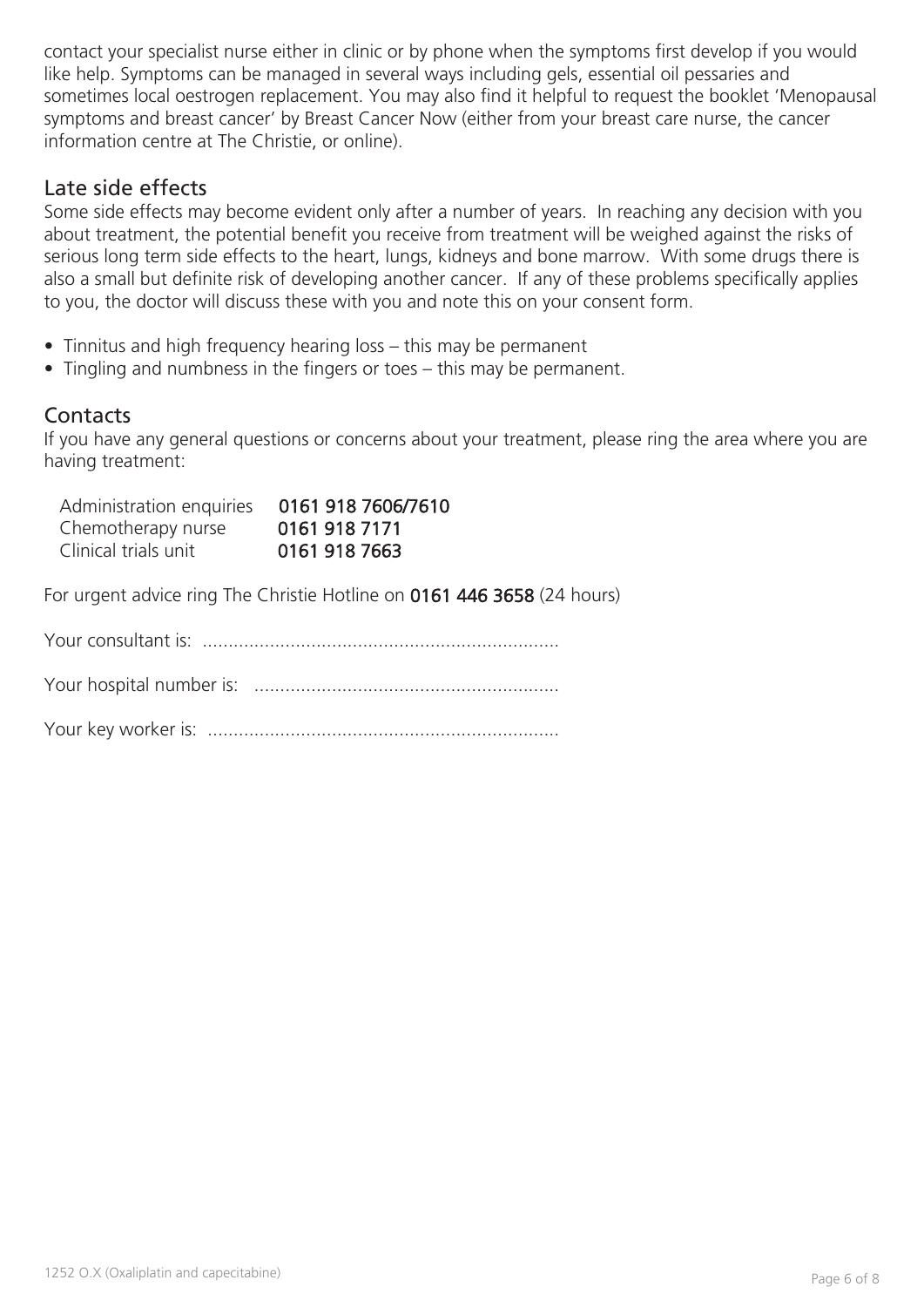# Appendix

# Oxaliplatin-induced peripheral neuropathy

Oxaliplatin is a commonly prescribed drug used in the treatment of gastrointestinal cancers. It has been used for many years, and the safety profile and side-effects are well known. Peripheral neuropathy (nerve damage) is a common side effect due to the effects of oxaliplatin on the nerves. Almost all patients experience temporary symptoms of pins and needles exacerbated by exposure to the cold. However, repeated treatment can cause persistent numbness to develop in more than 30% of patients treated with oxaliplatin, which can be long lasting, troublesome and permanent in up to 10% of patients.

It is important that patients and their carers are alert to the signs and symptoms of peripheral neuropathy. The symptoms should improve slowly after the treatment has finished, but in some people they may never go away and have potential to affect their quality of life forever. Sometimes the effects of the nerve damage become apparent, or even worsen after the discontinuation of the chemotherapy.

Oxaliplatin, in combination with fluorouracil or capecitabine-based chemotherapy, is used to treat patients with cancers such as stomach, oesophagus, pancreas or biliary tract in a number of different situations. Please do not worry if you are advised to stop oxaliplatin if you develop signs and symptoms of peripheral neuropathy. It is much safer to stop sooner rather than later, and you can still continue to receive and benefit from your fluorouracil or capecitabine-based chemotherapy.

# Signs and symptoms of peripheral neuropathy:

For most individuals, tingling in hands will be triggered by anything cold, such as iced drinks and cold air. If you notice that your symptoms are related to the cold, you should avoid cold food and drinks and wrap up warmly (wear gloves, socks and a scarf to cover your nose and mouth) in the cold weather. Use gloves when taking things out of the freezer or fridge. These symptoms are generally short lived and expected with the use of oxaliplatin. If however you have these symptoms all the time, you do need to inform the cancer specialist and the nurse treating you.

The symptoms of peripheral neuropathy are known to worsen in terms of severity and duration with successive treatments. This is known as a cumulative effect. These symptoms can include numbness, tingling and cramping of the hands and feet. You may also find it hard to fasten buttons or to do other fiddly tasks such as tying shoelaces. In more severe or established cases one can experience difficulties writing, using a computer keyboard or difficulties in day to day walking (unable to feel the ground). In severe cases, these symptoms can mean that it is no longer safe for a patient to drive. This is why we want to emphasise the need to stop the drug in a timely manner, rather than carry on too long, causing more difficulties.

The medical team would want to review and adjust the dose of the oxaliplatin drug to account for this and reduce the risk of more severe permanent nerve damage. Therefore every time you attend for a chemotherapy review you should be asked whether you have had any numbness, cramping or tingling of the hands or feet and whether they are worsening.

If persistent symptoms are present, the oxaliplatin drug will be stopped. There is no proven treatment to help reverse existing nerve damage, although symptoms often improve slowly over time. If you have pain associated with the numbness additional medications may be suggested to try to help reduce the pain. If a clinical trial is available your medical team will discuss this with you.